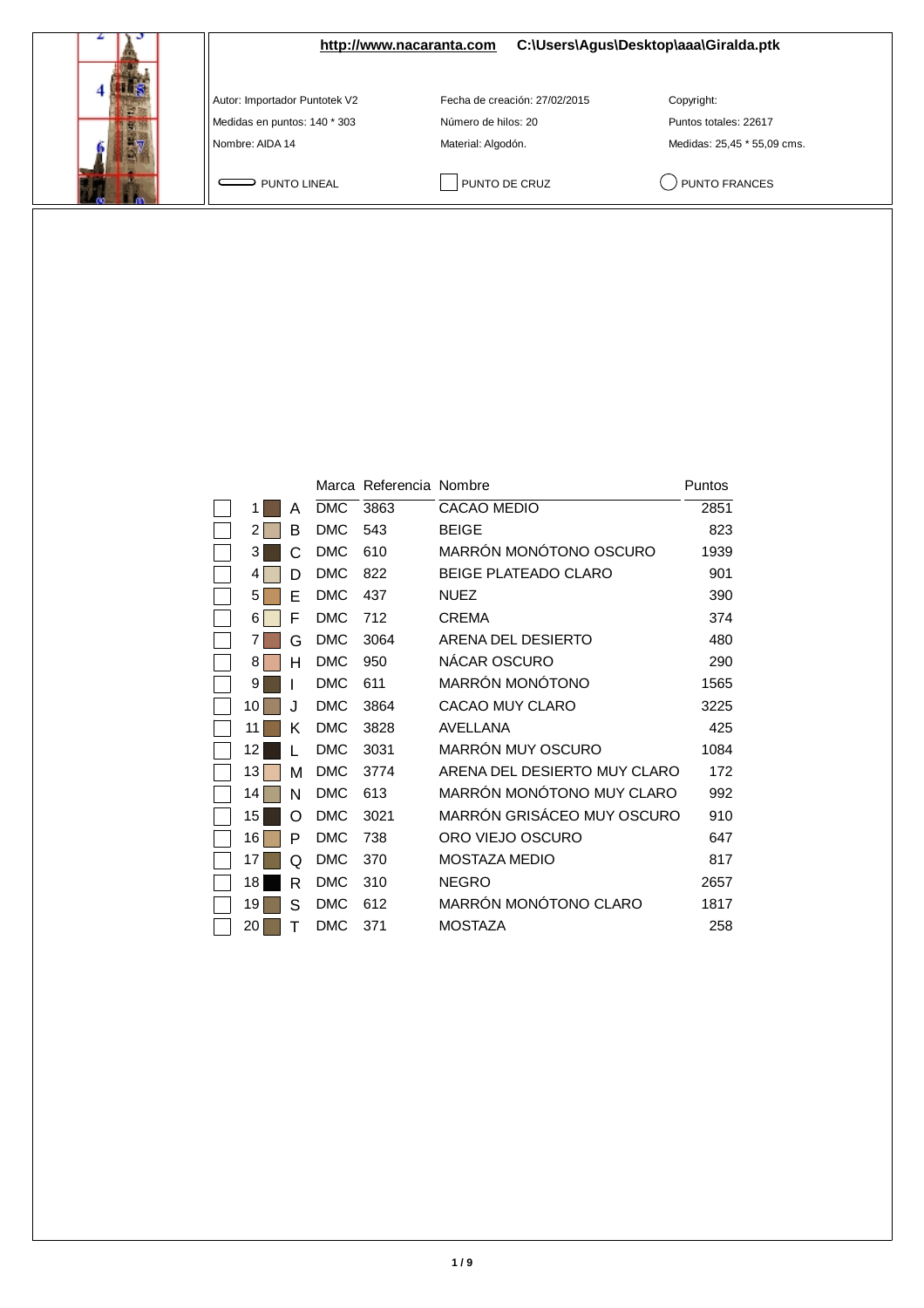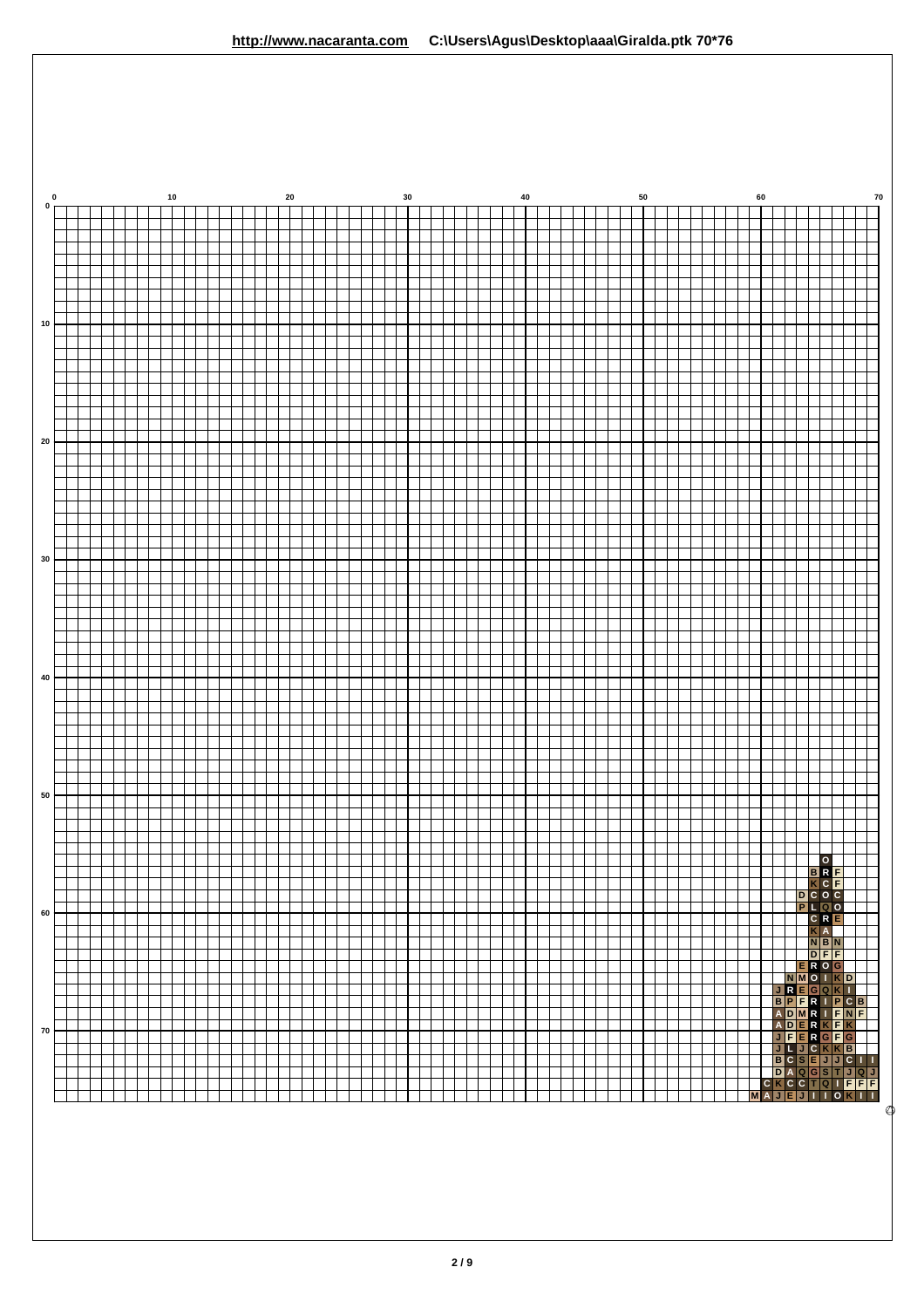|  |                                                                                                          |                  | 80                |                                                               |                     |                                                         |       |                                         | 90             |                   |                       |                       |                              |                      | 100     |            |              |       |                   | 110 |                |  |  |      | 120                 |                                        |  |  | 130 |  |  |
|--|----------------------------------------------------------------------------------------------------------|------------------|-------------------|---------------------------------------------------------------|---------------------|---------------------------------------------------------|-------|-----------------------------------------|----------------|-------------------|-----------------------|-----------------------|------------------------------|----------------------|---------|------------|--------------|-------|-------------------|-----|----------------|--|--|------|---------------------|----------------------------------------|--|--|-----|--|--|
|  |                                                                                                          |                  |                   |                                                               |                     |                                                         |       |                                         |                |                   |                       |                       |                              |                      |         |            |              |       |                   |     |                |  |  |      |                     |                                        |  |  |     |  |  |
|  |                                                                                                          |                  |                   |                                                               |                     | C M                                                     |       |                                         |                |                   |                       |                       |                              |                      |         |            |              |       |                   |     |                |  |  |      |                     |                                        |  |  |     |  |  |
|  |                                                                                                          |                  |                   |                                                               |                     | <b>CAIR</b><br>ACACP                                    |       |                                         |                |                   |                       |                       |                              |                      |         |            |              |       |                   |     |                |  |  |      |                     |                                        |  |  |     |  |  |
|  |                                                                                                          |                  |                   |                                                               |                     | O <sub>S</sub> <sup>C</sup><br><b>AASCI</b>             |       |                                         |                |                   |                       |                       |                              |                      |         |            |              |       |                   |     |                |  |  |      |                     |                                        |  |  |     |  |  |
|  |                                                                                                          |                  |                   |                                                               |                     |                                                         |       | 0 S A E C 0<br>CCFACB                   |                |                   |                       |                       |                              |                      |         |            |              |       |                   |     |                |  |  |      |                     |                                        |  |  |     |  |  |
|  |                                                                                                          |                  |                   |                                                               |                     |                                                         |       | CIARD<br><b>DSJIM</b>                   |                |                   |                       |                       |                              |                      |         |            |              |       |                   |     |                |  |  |      |                     |                                        |  |  |     |  |  |
|  |                                                                                                          |                  |                   |                                                               |                     |                                                         |       | $R$ o i c $B$                           |                |                   |                       |                       |                              |                      |         |            |              |       |                   |     |                |  |  |      |                     |                                        |  |  |     |  |  |
|  |                                                                                                          |                  |                   |                                                               |                     |                                                         |       | R C C<br>KRE                            |                |                   |                       |                       |                              |                      |         |            |              |       |                   |     |                |  |  |      |                     |                                        |  |  |     |  |  |
|  |                                                                                                          |                  |                   |                                                               |                     |                                                         |       | <b>MRC</b><br><b>MOI</b>                |                |                   |                       |                       |                              |                      |         |            |              |       |                   |     |                |  |  |      |                     |                                        |  |  |     |  |  |
|  |                                                                                                          |                  |                   |                                                               |                     |                                                         |       | $I$ $I$ $A$ $B$<br>$R$   R              |                |                   |                       |                       |                              |                      |         |            |              |       |                   |     |                |  |  |      |                     |                                        |  |  |     |  |  |
|  |                                                                                                          |                  |                   |                                                               |                     |                                                         |       | CIAA<br><b>JFKJCK</b>                   |                |                   |                       |                       |                              |                      |         |            |              |       |                   |     |                |  |  |      |                     |                                        |  |  |     |  |  |
|  |                                                                                                          |                  |                   |                                                               |                     |                                                         |       | <b>IROOIIAO</b><br><b>MQJAAAASO</b>     |                |                   |                       |                       |                              |                      |         |            |              |       |                   |     |                |  |  |      |                     |                                        |  |  |     |  |  |
|  |                                                                                                          |                  |                   |                                                               | Е                   |                                                         |       | O A A A A A S S C M                     |                |                   |                       |                       |                              |                      |         |            |              |       |                   |     |                |  |  |      |                     |                                        |  |  |     |  |  |
|  |                                                                                                          |                  |                   |                                                               | D<br>D              | C <sub>1</sub><br>LAAAASOHAAOP                          | A A A |                                         | <b>AICCQOD</b> |                   |                       |                       |                              |                      |         |            |              |       |                   |     |                |  |  |      |                     |                                        |  |  |     |  |  |
|  |                                                                                                          |                  |                   |                                                               | L<br>$\blacksquare$ | Р                                                       |       | <b>AAAORPSSRC</b><br><b>MAJHCRPSPSR</b> |                |                   |                       |                       |                              |                      |         |            |              |       |                   |     |                |  |  |      |                     |                                        |  |  |     |  |  |
|  |                                                                                                          |                  |                   |                                                               | п                   | <b>BOHCOTLIQIUAL</b>                                    |       | NASISJQAAIP                             |                |                   |                       |                       |                              |                      |         |            |              |       |                   |     |                |  |  |      |                     |                                        |  |  |     |  |  |
|  |                                                                                                          |                  |                   | IK I                                                          | P                   | OPGELQJJLJGBF<br>$R S  A  S  P  S  Q  P  J  J  F  F  N$ |       |                                         |                |                   |                       |                       |                              |                      |         |            |              |       |                   |     |                |  |  |      |                     |                                        |  |  |     |  |  |
|  |                                                                                                          |                  | D                 | o c                                                           |                     | <b>JSACRRRIC</b>                                        |       |                                         |                | C A               | <b>C</b>              | $\mathbf{A}$          | $\mathsf{I} \mid \mathsf{C}$ |                      |         |            |              |       |                   |     |                |  |  |      |                     |                                        |  |  |     |  |  |
|  |                                                                                                          |                  |                   | <b>BAJCRRJPJAJIRALJSIB</b><br>$K$ $A$ $O$ $Q$ $Q$ $G$ $G$ $A$ |                     |                                                         |       | J P                                     |                | IJMQEOCQL         |                       |                       |                              |                      |         |            |              |       |                   |     |                |  |  |      |                     |                                        |  |  |     |  |  |
|  |                                                                                                          |                  |                   | NMOCQREGAPRLRLQJJRQID<br>OEUJIRPDAFLRRHDAF                    |                     |                                                         |       |                                         |                |                   |                       |                       | JCRK                         |                      |         |            |              |       |                   |     |                |  |  |      |                     |                                        |  |  |     |  |  |
|  |                                                                                                          | JK               |                   | CIALRE<br>NDCGSQRPD                                           |                     |                                                         |       | GIERRRED<br><b>FRRRMDAM</b>             |                |                   |                       | <b>IJRSRI</b>         | R                            | s s c d              | IP      |            |              |       |                   |     |                |  |  |      |                     |                                        |  |  |     |  |  |
|  |                                                                                                          | $\overline{D}$   |                   | BAQSJSREJCFRRREDIBRAJEKJ<br><b>IICPJ</b>                      |                     | <b>RENCFRRQEDAP</b>                                     |       |                                         |                |                   |                       |                       | L.                           | <b>JGPRD</b>         |         |            |              |       |                   |     |                |  |  |      |                     |                                        |  |  |     |  |  |
|  |                                                                                                          |                  |                   | KBMGJQJQPCFRF                                                 |                     |                                                         |       |                                         |                | <b>CJJQH</b>      |                       |                       | c.<br>Е.                     | $Q$ $P$              |         | AD.        |              |       |                   |     |                |  |  |      |                     |                                        |  |  |     |  |  |
|  |                                                                                                          |                  |                   | NKDDBA<br>DDRGFJBNDBJDQSJBF                                   |                     | $F K J   M C P G J D $                                  |       |                                         |                |                   | A                     | J<br>AD.              | $\mathbf{c}$<br>J<br>ΙE      |                      | CAKU    | <b>GKD</b> |              |       |                   |     |                |  |  |      |                     |                                        |  |  |     |  |  |
|  | D C S S                                                                                                  | JJAASAKADGADKPJP | $ {\bf c} $<br>П  | т                                                             |                     | CACRI                                                   |       | 0 <br>$\Delta$                          | $\circ$        | <sub>S</sub><br>s | $C$ J $B$<br>lQ.<br>J | T.<br>Е               | J<br>P<br>ΙE                 | <b>GJJDKO</b><br>F B |         | <b>AED</b> |              |       |                   |     |                |  |  |      |                     |                                        |  |  |     |  |  |
|  | B J J G Q<br>JRE                                                                                         |                  | $\mathbf{A}$<br>с | Q Q                                                           | Q                   | о                                                       |       | $\mathbf{o}$                            |                | С<br>C.<br>С      | c<br>c<br>С<br>с      |                       | $\circ$<br>o                 |                      |         | $R$ J $B$  | $C$ o $C$ if |       |                   |     |                |  |  |      |                     |                                        |  |  |     |  |  |
|  | MISLLLCCALOROLLLOCCCCCCII<br>GEOIHOQRIAETJAQCILOLROOOIIAOAISL                                            |                  |                   |                                                               |                     |                                                         |       |                                         |                |                   |                       |                       |                              |                      |         |            |              | AOOLC |                   |     |                |  |  |      |                     |                                        |  |  |     |  |  |
|  | IJRRJQETQISCJTIPSAGQQGACCLRCIAQR<br>1005JAI0SSSSSSSJII0GSPSQOOLLOR                                       |                  |                   |                                                               |                     |                                                         |       |                                         |                |                   |                       |                       |                              |                      |         |            |              |       |                   |     |                |  |  |      |                     |                                        |  |  |     |  |  |
|  | FJJIHLSHJSSSIAAAQJJQSJSAQIAQJATCR                                                                        |                  |                   |                                                               |                     |                                                         |       |                                         |                |                   |                       |                       |                              |                      |         |            |              |       |                   |     |                |  |  |      |                     |                                        |  |  |     |  |  |
|  | BJIIHRIIORQPCAAACIACIASSJASQSJQLO<br>DPLJMKSQAJAJLCEEJGJPJSAAAQJSQAARC                                   |                  |                   |                                                               |                     |                                                         |       |                                         |                |                   |                       |                       |                              |                      |         |            |              |       |                   |     |                |  |  |      |                     |                                        |  |  |     |  |  |
|  | JHRJBASGISOPJJEJCOLEPSAIOLAQJAQRK<br>KMRJAQIAAARJJJQRCLRLSJJSRGJQJCORM                                   |                  |                   |                                                               |                     |                                                         |       |                                         |                |                   |                       |                       |                              |                      |         |            |              |       |                   |     |                |  |  |      |                     |                                        |  |  |     |  |  |
|  | KHRFJJAQAJCHDARLOOCLRAPECCSTJIAR<br>KHRMKSIQRJAGPILCOOORRRJEJCGJPIRC                                     |                  |                   |                                                               |                     |                                                         |       |                                         |                |                   |                       |                       |                              |                      |         |            |              |       |                   |     |                |  |  |      |                     |                                        |  |  |     |  |  |
|  | JJCMGSASRACRAALLRCRRRRSEPAEAPHRK<br>IAABISQQCJJTJLLLLLRRRRROAQAIPJCM                                     |                  |                   |                                                               |                     |                                                         |       |                                         |                |                   |                       |                       |                              |                      |         |            |              |       |                   |     |                |  |  |      |                     |                                        |  |  |     |  |  |
|  | <b>BGLKDIJJJQAOCJLLLLLRRRQAIORREJC</b><br>JPRKNGBBBJIJQSRLLLLLLLRIGGJATPJC                               |                  |                   |                                                               |                     |                                                         |       |                                         |                |                   |                       |                       |                              |                      |         |            |              |       |                   |     |                |  |  |      |                     |                                        |  |  |     |  |  |
|  | JRHNGKNNJOPSQRLLLLLLLLQCCCAQSJI                                                                          |                  |                   |                                                               |                     |                                                         |       |                                         |                |                   |                       |                       |                              |                      |         |            |              |       |                   |     |                |  |  |      |                     |                                        |  |  |     |  |  |
|  | KNAJJJBNEAETHLLLLLLL<br>ONGJJJJJJJJIPASLCCLLLLLRSCHCSPNJD                                                |                  |                   |                                                               |                     |                                                         |       |                                         |                |                   |                       | $C G C C 1 Q S S J K$ |                              |                      |         |            |              |       |                   |     |                |  |  |      | R <sub>C</sub>      |                                        |  |  |     |  |  |
|  | FKJJSDBGCEASRRRRLLLRRJIFOJQGJ<br>BBOGGKJDFFGHKIOLRRRRECF                                                 |                  |                   |                                                               |                     |                                                         |       |                                         |                |                   |                       |                       |                              |                      | LJJDK   |            |              |       |                   |     |                |  |  | CCRA | ERLM                |                                        |  |  |     |  |  |
|  | NCIFBOJRICGFBFFFHHJJJIJ<br>JACMGSMSMJCRRFFOCCSSDDAPKBJJND                                                |                  |                   |                                                               |                     |                                                         |       |                                         |                |                   |                       |                       | F<br>П                       |                      | S G B K |            |              |       |                   |     |                |  |  |      | C R<br>DK           |                                        |  |  |     |  |  |
|  | CFJQAOALQCSSRFISPCEAKFLFRSIAACKK<br>DCDBLRLOLLAPEITCAAALFLHKFIPGSGDFJD                                   |                  |                   |                                                               |                     |                                                         |       |                                         |                |                   |                       |                       |                              |                      |         |            |              |       |                   |     |                |  |  |      | <b>DDN</b><br>P F B |                                        |  |  |     |  |  |
|  | FAJKUJSCI CSAPPLLORPKHJALJ                                                                               |                  |                   |                                                               |                     |                                                         |       |                                         |                |                   |                       |                       |                              |                      |         |            |              |       | I A G E K F F F B |     |                |  |  |      |                     | DKRRB                                  |  |  |     |  |  |
|  | BPFKTEAIIIAQPJAROQIIIARQSQRLLRQPDIRKCCE<br>LORCDDPIIIALLRIJGJAAAAIEHGQGACAAEHRORRRFF                     |                  |                   |                                                               |                     |                                                         |       |                                         |                |                   |                       |                       |                              |                      |         |            |              |       |                   |     | $\blacksquare$ |  |  |      |                     | NIPIAHF<br>$D$ $A$ $M$ $G$ $I$ $K$ $O$ |  |  |     |  |  |
|  | FMHJKKEAISRJQQPJSLACOQIOISJSQASQJQJGACFCCI<br>FKFGQQQAFJHQMRETIEJHEJQOMPAJSIASGJCISCG <mark>FK</mark> QK |                  |                   |                                                               |                     |                                                         |       |                                         |                |                   |                       |                       |                              |                      |         |            |              |       |                   |     |                |  |  |      |                     | <b>CBDRCFG</b><br>RDMORMN              |  |  |     |  |  |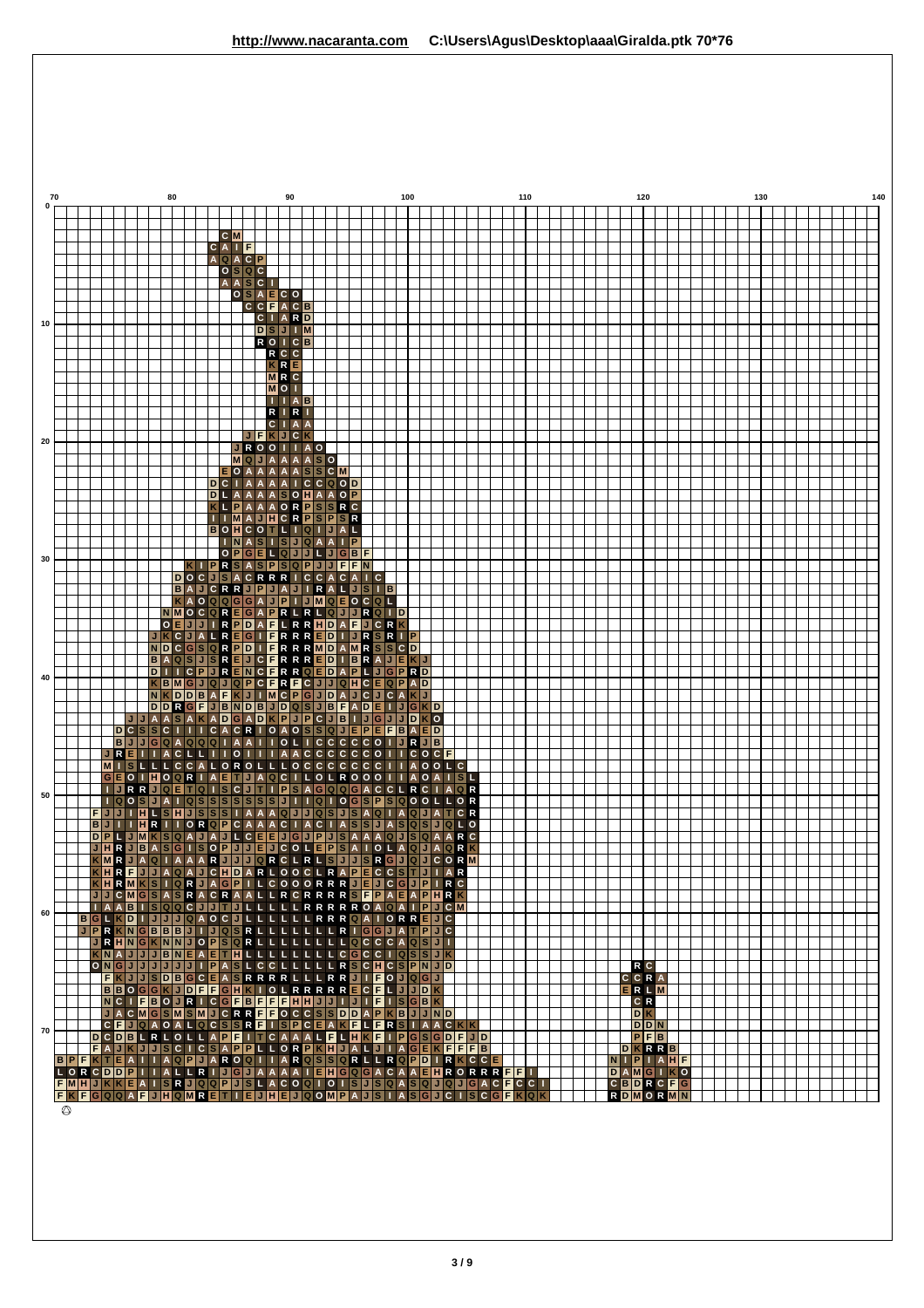|     | $\mathbf{0}$ |  |  | 10 |  | 20 |  |  | 30 |  | 40 |  |  | 50 |        |           | 60 |                                                                                                                                                                                                                                                               |               | 70             |
|-----|--------------|--|--|----|--|----|--|--|----|--|----|--|--|----|--------|-----------|----|---------------------------------------------------------------------------------------------------------------------------------------------------------------------------------------------------------------------------------------------------------------|---------------|----------------|
| 80  |              |  |  |    |  |    |  |  |    |  |    |  |  |    |        |           |    | EROLCCSASQA<br><b>ICOLRRRLRC</b><br><b>AMEJTJSIOA</b><br>$\lfloor \frac{s}{B} \rfloor$ $\lfloor \frac{s}{c} \rfloor$ $\lfloor \frac{s}{c} \rfloor$ $\lfloor \frac{s}{c} \rfloor$ $\lfloor \frac{s}{c} \rfloor$<br><b>RJJNBKJJBAR</b><br>R T B D G G Q K D O R |               |                |
|     |              |  |  |    |  |    |  |  |    |  |    |  |  |    |        |           |    | $F R I M D B D B J J R$<br>HRAOAKKBJTPH<br>DRGCJJAAIAQI<br>M R J J J J D D B B B J<br>$K$ $F$ $F$ $J$ $J$ $J$ $B$ $B$ $D$ $D$ $F$ $F$<br>$C   I   G   F   N   K   K   J   G   R O   C$                                                                        |               |                |
| 90  |              |  |  |    |  |    |  |  |    |  |    |  |  |    |        | <b>KR</b> |    | RAAKNBBDPLCC<br>$H$ RSQJBBBJJRCC<br>MRPIPBBBJJRCC<br><b>EADDCBCJRCC</b><br>CLPAJJLP<br>COPAJPOPLIRLI                                                                                                                                                          | <b>ASRCI</b>  |                |
|     |              |  |  |    |  |    |  |  |    |  |    |  |  |    |        | F<br>н    |    | RCAABBOPIJ<br>RSATNNTDETOII<br>RJQJJJJJPORII<br>$E$ O $E$ QJJJJOSQIRRR                                                                                                                                                                                        | $R$   $\perp$ |                |
| 100 |              |  |  |    |  |    |  |  |    |  |    |  |  |    |        |           |    | KRPQJJGISTARRR<br><b>RICEJEAQTLRRR</b><br>IIPCEJGCAJLCLR<br>LAGOFNJUJECOOO<br>OJMCFDMEJMRLLL<br>CPRLRLLCECCII                                                                                                                                                 |               |                |
| 110 |              |  |  |    |  |    |  |  |    |  |    |  |  |    | M<br>H |           |    | $O N H J J H S Q C H B K K A$<br>$LJOEGSAQGFDBFF$<br>RJCFDPJJFDFBBF<br>R M O J G C A R A B F G D F<br>FRFRCOASRPBKGGK<br>RHOQQOIRIIRLLL                                                                                                                       |               |                |
|     |              |  |  |    |  |    |  |  |    |  |    |  |  |    | E      |           |    | $C$ H $R$ H $B$ H $H$ SQCSJGK<br><b>TLPRPJSJJHIOLII</b><br>ACPCHJBNJJAA<br>RIQOSANKAIULSLO<br>$G$ $G$ $J$ $I$ $H$ $I$ $P$ $A$ $S$ $Q$ $E$ $R$ $S$ $M$ $H$<br>K I A B K B G E G PLI T O S                                                                      |               | $\overline{A}$ |
| 120 |              |  |  |    |  |    |  |  |    |  |    |  |  |    |        |           |    | KCIBGNJBNDEACA<br>KRJDNNKBJJALQR<br>KOKBNNNBJDJI<br>KOPNNNNNGGOAAA<br>$CR$ $P N N N N J B J P S S$<br>$OL$ PNNNNNNNKGJJS                                                                                                                                      |               | <b>JA</b>      |
|     |              |  |  |    |  |    |  |  |    |  |    |  |  |    |        |           |    | OCHNNNNNNJGGJA<br>$K$ $ A$ $ J$ $ N$ $ D B B D D B D B D K$<br>COTOOOCIAKKGJP<br>$01J$ $P$ $P$ $P$ $P$ $I$ $J$ $Q$ $A$ $C$ $O$ $O$<br>$\boxed{L}$ S J N J J N N B B M M M D                                                                                   |               |                |
| 130 |              |  |  |    |  |    |  |  |    |  |    |  |  |    |        |           |    | $D R Q  P  N  E  D  J  J  D  D  J  J  J  D$<br>$F R A B J J F D D J E P M D D$<br>HOGBBBNKDJAOCIL<br>JCPJBBBDNBESSHP<br>IIHJBBBDJBKDBNJ<br>$C I P J B B B D J B O J B O C$                                                                                    |               |                |
|     |              |  |  |    |  |    |  |  |    |  |    |  |  |    |        |           |    | $K$ SPJBBBJJBJPCJS<br>LAJJBDDDJNBAOJJ<br>$I S P D D D D B J B K P J J J$<br>DRQEDDDBBJDLPDCC<br>HREJJBBBBJDAIGHE<br>$E$ $R$ J $B$ $D$ $B$ $B$ $B$ $J$ $N$ $B$ $E$ $I$ $C$ $D$ $N$                                                                             |               |                |
| 140 |              |  |  |    |  |    |  |  |    |  |    |  |  |    |        |           |    | $K$ $K$ $N$ $D$ $J$ $J$ $J$ $N$ $B$ $C$ $H$ $E$ $E$ $G$<br>AIHGNJJJJNBCPSOI<br>$I$ $I$ $H$ $S$ $N$ $J$ $J$ $J$ $J$ $N$ $B$ $D$ $J$ $C$ $H$ $A$<br>$A$ $A$ $H$ $S$ $D$ $B$ $D$ $J$ $J$ $N$ $N$ $J$ $O$ $I$ $P$ $J$<br>RABJBDDBBBPGFPCT<br>RJNJFDDBBBJRJJOQ     |               |                |
| 150 |              |  |  |    |  |    |  |  |    |  |    |  |  |    |        |           |    | $B$ $N$ $J$ $J$ $D$ $D$ $J$ $N$ $B$ $E$ $S$ $I$ $P$ $E$ $E$<br>AIBNJDDDNNNQCAFJ<br>$B$ A N N J $B$ N $B$ J $B$ G J $F$ J Q J<br>DKNNJDBJNBAIELLC<br>DCNNJDJNNBPPCJHQ<br>D J N N J N N N N N J J A A J Q                                                       |               |                |
|     |              |  |  |    |  |    |  |  |    |  |    |  |  |    |        |           |    |                                                                                                                                                                                                                                                               |               |                |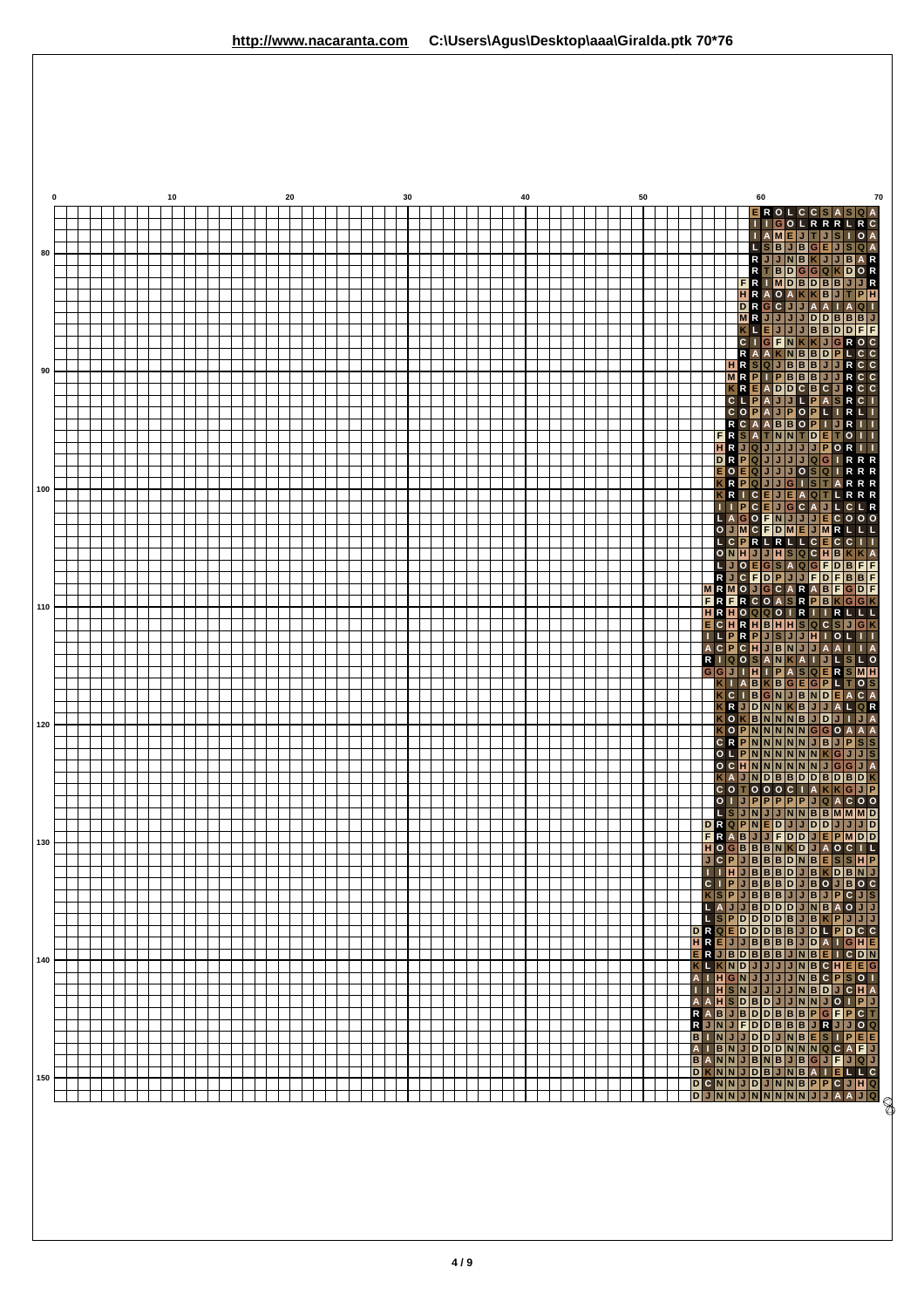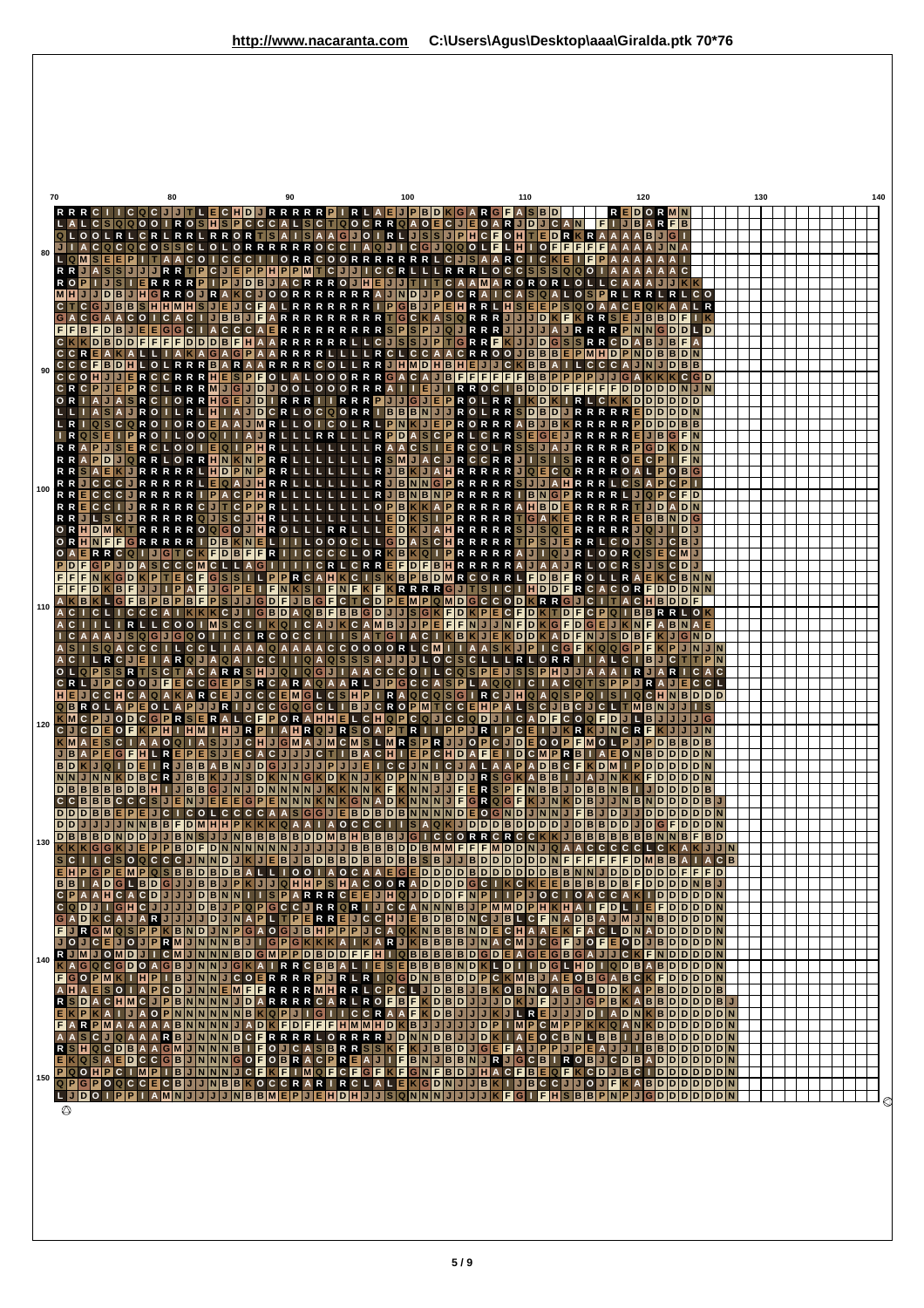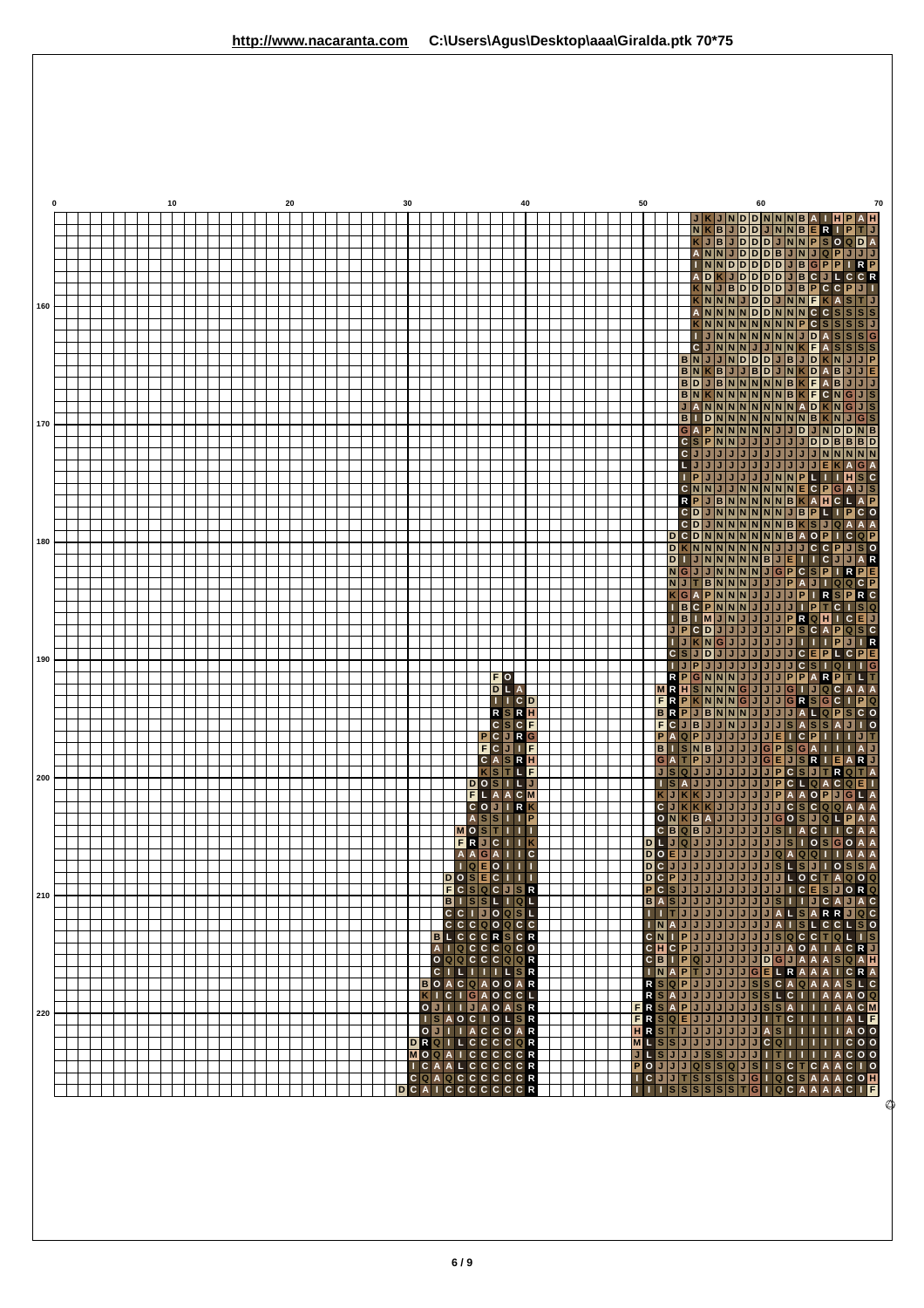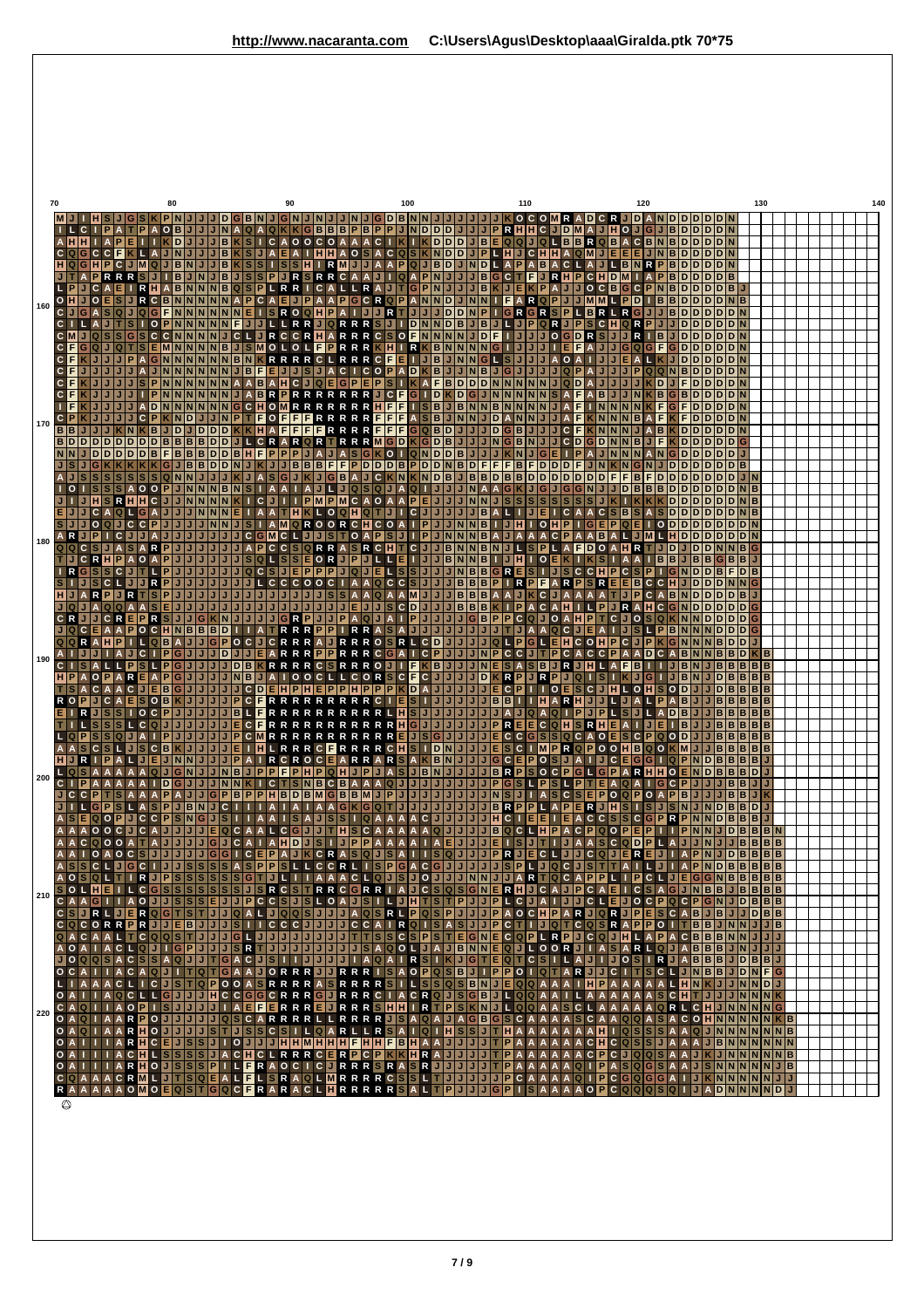|     |  |                                                                                                                                                                                                                                                                                                                                                                                                                                                                                                                                                                                                                              |           |                                 |    |                       |                                  | 10                     |   |              |        |     |                       |                       |     |                     | 20                                          |                                                                    |                                 |                  |             |                              |                   |                                                      |                                        |                          | 30                |                                                           |     |     |                                                                          |                  |                           | <b>BLQASACARICL</b><br><b>COOLORLLIOC</b><br><b>QIAIOCLLLA</b>                                                                   |                                  |                                                               | 40                      |                                   |                                   |                  |                                                      |                  |                              |                      |                                         |                        | 50<br>$\overline{\text{o}}$ is<br>$\circ$<br>R S I | <b>SA</b>       |                                  | J            |                                            | JAQQAT                       |                    |                  |                        |                         | 60          |                                |                                                           |     |        |         | J J S S S J S P | JSSSSSJECAQQAACAQH<br>$S S S S J J J Q S S S J G G S Q A$                                                         | 70               |
|-----|--|------------------------------------------------------------------------------------------------------------------------------------------------------------------------------------------------------------------------------------------------------------------------------------------------------------------------------------------------------------------------------------------------------------------------------------------------------------------------------------------------------------------------------------------------------------------------------------------------------------------------------|-----------|---------------------------------|----|-----------------------|----------------------------------|------------------------|---|--------------|--------|-----|-----------------------|-----------------------|-----|---------------------|---------------------------------------------|--------------------------------------------------------------------|---------------------------------|------------------|-------------|------------------------------|-------------------|------------------------------------------------------|----------------------------------------|--------------------------|-------------------|-----------------------------------------------------------|-----|-----|--------------------------------------------------------------------------|------------------|---------------------------|----------------------------------------------------------------------------------------------------------------------------------|----------------------------------|---------------------------------------------------------------|-------------------------|-----------------------------------|-----------------------------------|------------------|------------------------------------------------------|------------------|------------------------------|----------------------|-----------------------------------------|------------------------|----------------------------------------------------|-----------------|----------------------------------|--------------|--------------------------------------------|------------------------------|--------------------|------------------|------------------------|-------------------------|-------------|--------------------------------|-----------------------------------------------------------|-----|--------|---------|-----------------|-------------------------------------------------------------------------------------------------------------------|------------------|
| 230 |  |                                                                                                                                                                                                                                                                                                                                                                                                                                                                                                                                                                                                                              |           |                                 |    |                       |                                  |                        |   |              |        |     |                       |                       |     |                     |                                             |                                                                    |                                 |                  |             |                              |                   |                                                      |                                        | D<br>$\circ$ c<br>R      | $R$   0           | <b>RSCAA</b><br><b>ARICCC</b><br><b>CCCC</b><br>$\circ$   | IC. | C.  | C.                                                                       |                  | T L<br>L L.<br>CL         | <b>COARICROLLL</b><br><b>ARIR</b><br><b>MRALCCRLIRAOALIRP</b><br><b>OLOILCIRM</b><br><b>OOORCLI</b><br>00000RLQRM<br>00000001CRP | $\circ$                          | <b>RRO</b>                                                    |                         | $\mathsf{J}$                      |                                   | RC               | EALRH<br>LLRE<br>$\mathsf{R}$                        |                  |                              |                      |                                         | <b>MR</b><br>E<br>I GI | $R[S S J Q Q Q G E]$<br>RJ S S <br>R               |                 | s s s <br>lS.<br>A<br>T S J      | Q <br>Q<br>J | 1Q 1Q<br>Q<br>$\Omega$<br>s<br>s<br>s<br>s | lo.<br>Q<br>Q<br>s<br>s<br>J | l O<br>s<br>s<br>G | ١S<br>ାହାହ       | IJ<br> Q Q T<br> G J P | J/J<br>J<br>J<br>J<br>Q | J<br>lS.    | J/J<br>J G<br>IJ<br> J J <br>s | lS.<br>$J\vert S\vert S$<br>s<br>lS.<br>$J\vert S\vert S$ | ls. |        | S S S S |                 | J/J/J/J/J<br>J/J/J/J<br>J/J<br>J/J/J<br>IJJ                                                                       | J/J              |
| 240 |  | OKEF<br><b>CLLRRROAGDFM</b><br>C.<br><b>IAAA</b><br>ARCOC                                                                                                                                                                                                                                                                                                                                                                                                                                                                                                                                                                    | C.<br>Q Q |                                 |    |                       | CLRRRRCAKEM                      | c<br>c                 | С |              |        |     |                       |                       | o   | ILRRLM              | C.<br>Q                                     | C <sub>1</sub><br>R<br>R<br>C.                                     | R<br>R<br>R<br>R<br>R           | IH D.<br>R<br>R  | R           | c                            |                   | P<br>R O O<br>R                                      | $c \circ c$<br>R<br>001                | R<br>R I                 | C.<br>000L        | $\circ$<br>IO A<br><b>CC</b><br>c c c<br>C L              |     | C.  | O C L<br>C.                                                              | C L<br>C.        | $\circ$<br>C.             | $^{\circ}$<br>OOORL<br>c                                                                                                         | R                                | $\circ$<br>C<br>R R O                                         | $\circ$                 |                                   | 000C                              | C                | RLCCRK<br>R <sub>1</sub><br>OORK<br>OORA<br>OOORR    |                  |                              |                      | F<br>F                                  | $\circ$<br>IR.         |                                                    |                 |                                  |              |                                            |                              |                    | s                | s<br>s<br>s<br>s<br>s  | s<br>s<br>s             | s<br>s<br>s | s<br>s                         | s                                                         |     |        |         |                 | $s$ <sub>is</sub><br>$s$ <sub>is</sub>                                                                            | $s$ <sub>s</sub> |
| 250 |  | <b>MRRLAI</b>                                                                                                                                                                                                                                                                                                                                                                                                                                                                                                                                                                                                                |           | <b>MLRII</b>                    |    |                       | AROCCLOAC<br>MLLCCOI             | s<br><b>ARRICOSCOC</b> | Q | c<br>FIR R I | ARRRCL | lQ. | A C C<br>I C I<br>R C |                       | C.  | С<br><b>RRRRC</b>   | C.<br>o<br>Q                                | C.<br>С<br>c.<br>$\circ$                                           | c<br>c<br>c<br>c<br>c<br>c      | С<br>с<br>С      | С           | С<br>c <sub>c</sub><br>С     | с<br>C.           | C.<br>С<br>Ω<br>О<br>R<br>$\circ$ $\circ$            | <b>RRR</b><br>С<br>0 <sub>o</sub><br>o | C.<br>G,<br>R            | R<br>C.           | ORRO<br>CLRR                                              |     | LLR | <b>OIORCCC</b><br>R C I C L R C C C<br>CCORCC<br>LCRC<br><b>OOOLRRRR</b> |                  | OR.<br>0 0 R              | <b>RRRL</b><br>R<br>R                                                                                                            | R<br>R<br>$\circ$<br>c.          | RRRLCRR<br><b>RRRRRRK</b><br>$\circ$<br>R O O<br>C<br>OOORRRK | $\circ$                 |                                   |                                   |                  | LRRRH<br>CRRRM<br><b>RRRRM</b><br>RRRRP<br>CRRRI     |                  |                              |                      | н<br>M<br>MR<br>AR<br>C R<br>c o<br>R O |                        | C.                                                 | C.<br>ΙQΙ<br>sı | GI<br>S<br>s.<br>s  <br>IS.<br>s | Q<br>Q       |                                            | s                            | s<br>s             | s<br>s<br>s<br>s | s<br>s<br>s<br>s       | <b>s</b><br>۱s          | s<br> s     | s<br>lS.                       | s.<br>S.                                                  | s   | ISIS I | s.      | s.<br>s         | $s$ <sub>is</sub><br> S S<br> S S<br> S S                                                                         |                  |
| 260 |  | MF<br>IOOCIOCRCCCCL<br>000LIISQ<br>C C<br>C C Q<br>ORRRRRRR<br>O O R R R R R R R R R R<br><b>OOORRRRRRRR</b><br>00000                                                                                                                                                                                                                                                                                                                                                                                                                                                                                                        | OORRRLL   | F.<br>c                         |    |                       | $F$ $A$ $B$ $F$ $F$ $D$<br>LRRRR | R                      | R | 00C          |        | I C |                       | RRR<br>ARL<br>$\circ$ | R O | С                   | Q<br>C.<br>$\circ$<br>c<br>C.               | C.<br>С<br>с<br>c.<br>С<br>C.<br>c<br>C.                           | c<br>c                          | С                | 00L<br>o    | С<br>о<br>o<br>о             | С                 | o<br>o<br>R<br>R<br>R<br>R<br>R<br>R<br>R<br>R<br>R  | $\circ$<br>R<br>R                      |                          | O<br>R<br>R       | IARL<br>RCCOCI<br>CCRLRL<br>$\circ$ c<br><b>RRRR</b><br>R | R   | C C | ORRRRRL<br>ORRRRLL                                                       | R.<br>R          | R                         | OORRRRRCOOOCCOOHE<br>ORRRRCOOO<br>I L R O O O O C C R R R R R<br>OOOORRL<br>OORR<br>c<br>R<br><b>RRRRRRRRRRRR</b><br>R R<br>R    | $\mathbf{o}$<br>R<br>R<br>R<br>R | OOCRRRM<br>R<br>R R<br>R R<br>R                               | R<br>R                  | R<br>R<br>R                       | R L<br>R<br>R                     | R<br>R           | O <sub>L</sub><br>RRRCCP<br><b>RRR</b><br><b>RRR</b> | 0 E              | IC C C L F F H<br>JARCI<br>R | C R<br>Q<br>R<br>R O | L<br>R.<br>IR.<br>$\circ$<br>R          | <b>C</b><br>A          | C.                                                 | JI<br>GI        | s                                | s            | s                                          |                              |                    |                  |                        |                         |             |                                |                                                           |     |        |         |                 |                                                                                                                   |                  |
| 270 |  | 00000CRRRRR<br>0000RRRRRRRRRR<br>O C C R R R R R R R R R R R R<br>LRRRRRRRRRR<br>00C<br>C C C<br>C C C<br>c c c<br>c c c<br>OLICCCCCCCCCCCCI<br>O O O L C C C C C C C C C C C I R C C C I I I C                                                                                                                                                                                                                                                                                                                                                                                                                              |           | <b>RRRRRRRR</b><br>C<br>C<br>C. | C. | $\circ$<br>C<br>C C C | ORRORRR<br>R                     | R                      |   |              | O      |     |                       | R<br>R<br>R<br>R      |     | R.<br>C<br>R.<br>H. | C.<br>C.<br>C.<br>C.<br>C.<br>C.<br>C.<br>c | C.<br>c<br>c.<br>С<br>С<br>C.<br>С<br>c<br>c<br>C.<br>C.<br>С<br>С | c<br>c<br>c<br>c<br>С<br>c<br>С | С<br>С<br>С<br>С | c<br>С<br>С | C L<br>С<br>С<br>O<br>о<br>С | o<br>$\circ$<br>o | R<br>R<br>R<br>R<br>R<br>R<br>R<br>R<br>R<br>$000CL$ | R<br>R<br>R<br>R                       | R<br>R<br>R<br>ß,<br>R R | R<br>R<br>ß,<br>R | <b>RRRR</b><br>R R<br>R R                                 |     | R R | <b>RRRRRRRRRRR</b><br><b>RRRRRRRRR</b><br><b>RRRRRC</b>                  | R<br>R<br>R<br>R | <b>RRR</b><br>R<br>ि<br>R | R<br>R<br>ि<br>CCCCIORRCIRRRRRCLLLLOLRRRRRIC<br>RRRRCLLLIORRRRRRCCSAAIIII                                                        | R<br>R<br>С                      | <b>RRRRR</b><br><b>RRRRRRRR</b><br>R R C<br>C<br>$\circ$<br>о | $\circ$<br>$\circ$<br>O | $\circ$<br>L<br>o<br>$\circ$<br>o | <b>RRR</b><br>CORR<br>c<br>c<br>С | R<br>R<br>R<br>R | R<br><b>RRR</b><br>R<br>R<br>R R R                   | R<br>R<br>R<br>R | R<br>R<br>R<br>R<br>R<br>R   | R A<br>R<br>R.       | $\circ$ $\circ$                         | c.<br>C.<br>C.         | Ω<br>$\mathbf{A}$                                  |                 | o<br>$\circ$                     | s            |                                            |                              |                    |                  |                        |                         |             |                                |                                                           |     |        |         |                 |                                                                                                                   |                  |
| 280 |  | O O L L L C C C C C C C C C C L R R I C A I I I C O O O I L R R R R C L L R L O R R R R R C C C C <mark>Q O J S I I T T A A A Q Q Q T S S A A A A</mark><br>OLLLRICLLOLILOCROQLAILCCORAIRRRRRCOOOOCRRRRRCCCICCCIICQIAAAAACIQIAAI<br>OOORRRRCLLLLRRRRLCCCCCCLRRRRRRRRCOOOOOCRROILLAACAAIII<br>O O R R R R L C R L L L R R R R I C C C C C C O R R R R R R R R C L O O O O C R R L L L L A A I Q A A A I<br>OLRRRRLLCCCLRRRRRCCCCCCORRRRRRRRCLOOOOCRLSQLOAAIIAAA<br>OLRRRLLLRCCRRRRRICCCCCCORRRRRRRCLOOOOLRRIORLOAI<br>LLRRRLLLIRRRRRRRCCCCCCCCCRRRRRRRCLOOOCRRRRRCIAI<br>LLRRRLLLLRRRRRRRICCCCCCRRRRRRRRRCOOOOCRRRRRROISOIIII |           |                                 |    |                       |                                  |                        |   |              |        |     |                       |                       |     |                     |                                             |                                                                    |                                 |                  |             |                              |                   |                                                      |                                        |                          |                   |                                                           |     |     |                                                                          |                  |                           |                                                                                                                                  |                                  |                                                               |                         |                                   |                                   |                  |                                                      |                  |                              |                      |                                         |                        | ш                                                  |                 | $\mathsf{I}$ $\mathsf{A}$        |              |                                            |                              |                    |                  | $\mathbf{A}$           |                         |             |                                |                                                           |     |        |         |                 | $A A A A A A I I I I I$<br><b>AACIAAIIQQ</b><br>,,,,,,,,,,,,,,,                                                   |                  |
| 290 |  | L L L R R L L L L L L R R R L C I C C C I R R R R R R R R R R L L O O O O C R R R R R R L I A A A A Q A G A G S Q A A A A S I I<br>LLLLLLLLLLLRRRCLRCCCRRRRRRRRRRRCOOOOLRRRRRRIIAAAACOCOIIAAACOIIACCCO<br>OLL                                                                                                                                                                                                                                                                                                                                                                                                                |           |                                 |    |                       |                                  |                        |   |              |        |     |                       |                       |     |                     |                                             |                                                                    |                                 |                  |             |                              |                   |                                                      |                                        |                          |                   |                                                           |     |     |                                                                          |                  |                           |                                                                                                                                  |                                  |                                                               |                         |                                   |                                   |                  |                                                      |                  |                              |                      |                                         |                        |                                                    |                 |                                  |              | s                                          | lS.                          |                    |                  | S S Q                  |                         |             |                                |                                                           |     |        |         |                 | Q  S  <br><b>ICACA</b><br>LLLLLLRRRROICCCRRRRRRRRRRRCOOCRRRRRRCCAAAAIIIIIOAAAAOIOAAAACOO<br>A A A A A A A A A A A |                  |
| 300 |  |                                                                                                                                                                                                                                                                                                                                                                                                                                                                                                                                                                                                                              |           |                                 |    |                       |                                  |                        |   |              |        |     |                       |                       |     |                     |                                             |                                                                    |                                 |                  |             |                              |                   |                                                      |                                        |                          |                   |                                                           |     |     |                                                                          |                  |                           |                                                                                                                                  |                                  |                                                               |                         |                                   |                                   |                  |                                                      |                  |                              |                      |                                         |                        |                                                    |                 |                                  |              |                                            |                              |                    |                  |                        |                         |             |                                |                                                           |     |        |         |                 | ICCCAAAAAAAACII                                                                                                   |                  |
|     |  |                                                                                                                                                                                                                                                                                                                                                                                                                                                                                                                                                                                                                              |           |                                 |    |                       |                                  |                        |   |              |        |     |                       |                       |     |                     |                                             |                                                                    |                                 |                  |             |                              |                   |                                                      |                                        |                          |                   |                                                           |     |     |                                                                          |                  |                           |                                                                                                                                  |                                  |                                                               |                         |                                   |                                   |                  |                                                      |                  |                              |                      |                                         |                        |                                                    |                 |                                  |              |                                            |                              |                    |                  |                        |                         |             |                                |                                                           |     |        |         |                 |                                                                                                                   |                  |